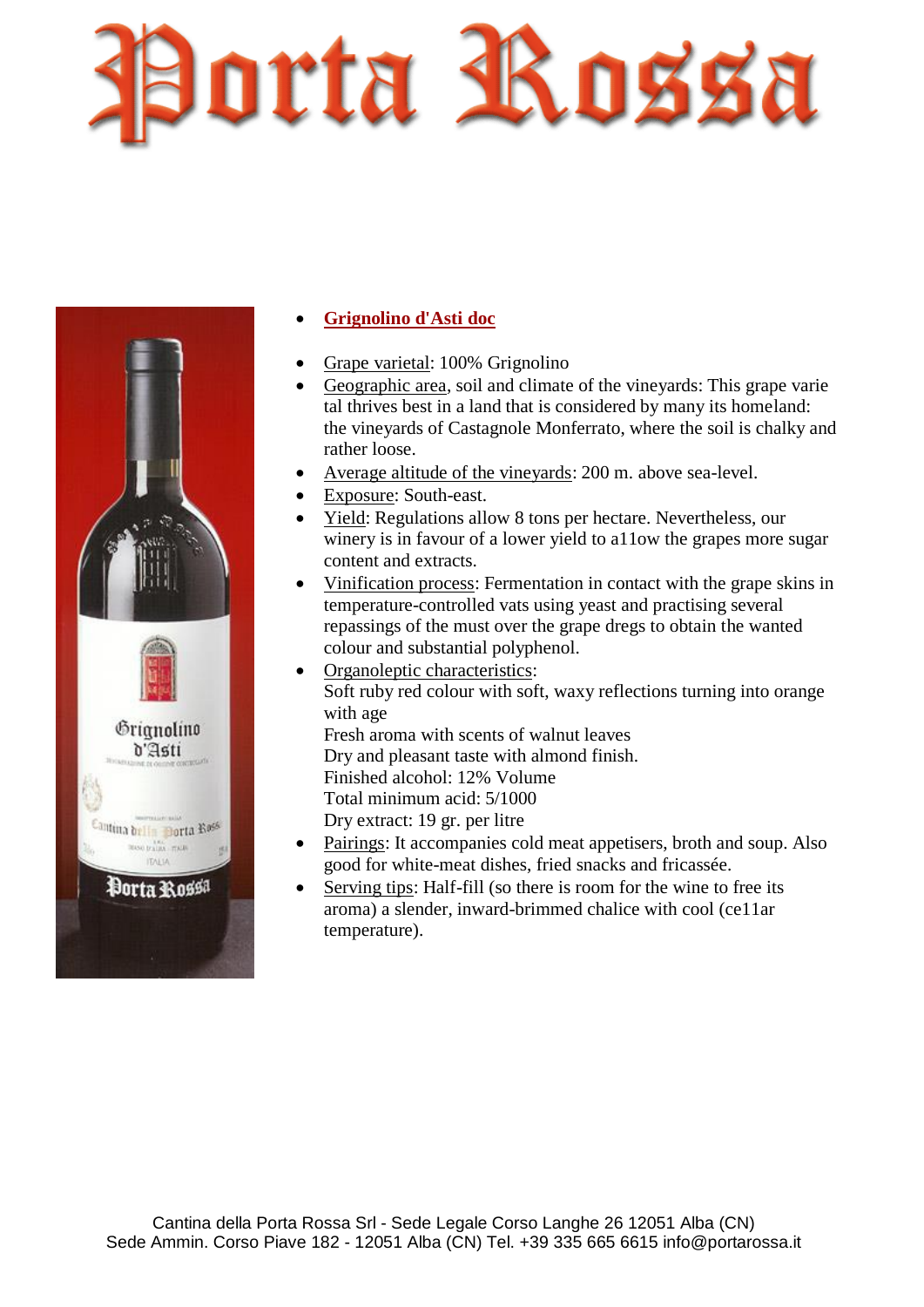



- **[Dolcetto d'Alba doc](http://www.langheweb.com/portarossa/vini/dolcetto.htm)**
- Grape varietal: Dolcetto
- Geographic area, soil and climate conditions: This "Dolcetto" is made from grapes from Madonna del Solaio's vineyards, in Montelupo. The high elevation of the ground, the climate and the white marl of the soil confer elegance and good structure to the wine.
- Average altitude of the vineyards: 400 m. above sea-level.
- Exposure: South-West, with lots of sunshine all day long.
- Yield: Regulations allow 9 tons per hectare. Nevertheless, according to the precepts of quality of the winery, our vintners obtain a lower yield that signifies better grapes in terms of sugar and extracts content and influences positively the resulting wine.
- Vinification process: Fermentation in contact with the grape skins in temperature-controlled vats using selected yeast and practising several repassings of the must over the grape dregs to add colour and obtain substantial polyphenol extraction.
- Organoleptic characteristics: Deep ruby red colour with purple hues Well defined fruity aroma -Well balanced, winey and full of character taste with an almond finish Finished alcohol: 12 % Volume Total minimum acid: 5/1000 Dry extract: 22 gr. per litre
- Pairings: It accompanies most every meal but excels with liver, sausages, snails, soups and overcooked meats.
- Serving tips: Inward-brimmed stem chalice half filled to allow the wine to unfold all its aroma. Serve at room temperature (17/18<sup>°</sup>C)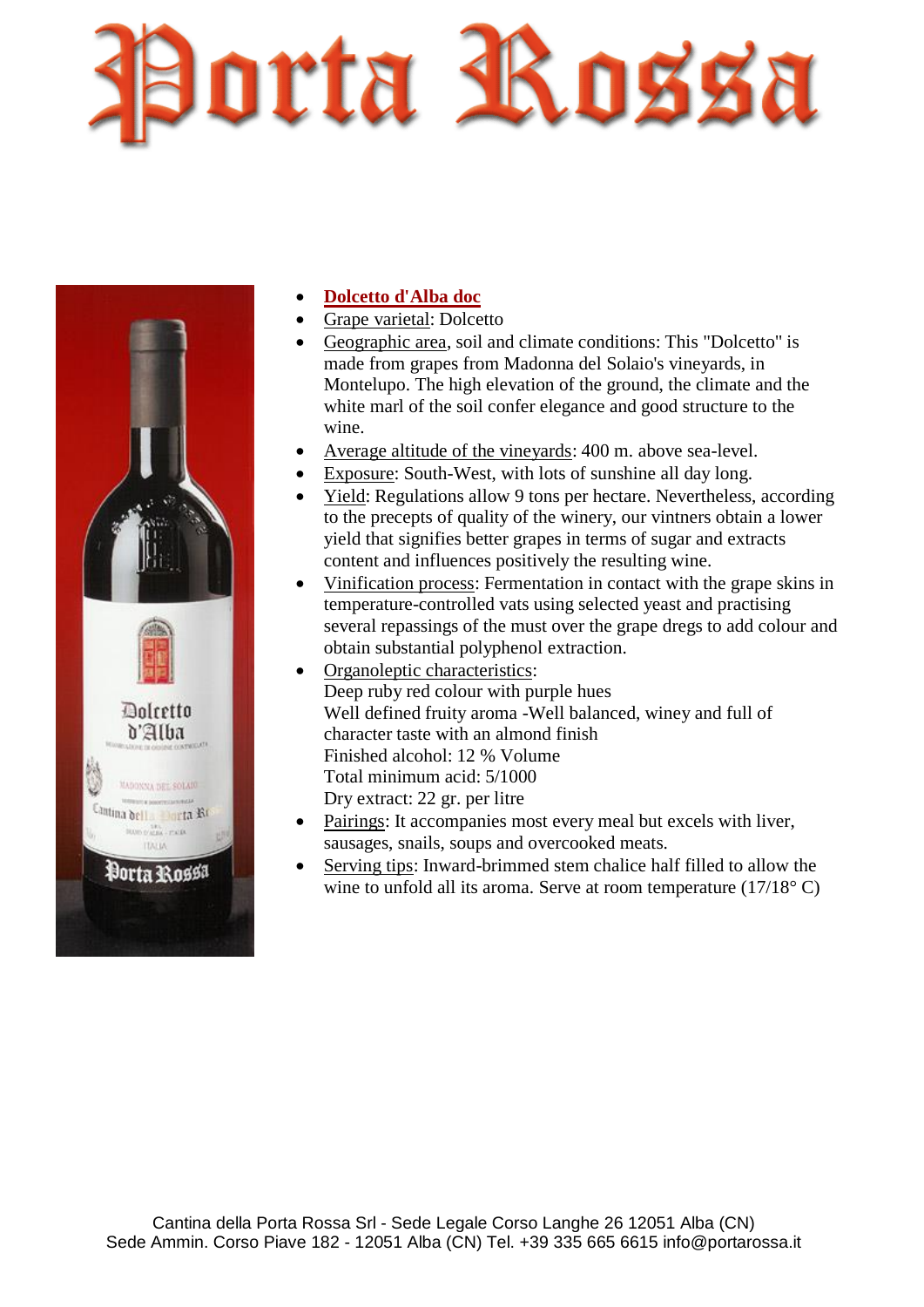



## **[Diano d'Alba doc](http://www.langheweb.com/portarossa/vini/diano.htm)**

- Grape varietal: Dolcetto
- Geographic area, soil and climate conditions: This varietal called Dolcetto di Diano or simply "Diano" is made from grapes grown on the homonymous hill where the vineyards of our suppliers are cultivated. The soil is clayey and provides elegance, harmony, aroma and longevity to the wine.
- Average altitude of the vineyards: 300 m. above sea-level.
- Exposure: South-West.
- Yield: Regulations allow 80 tons per hectare. Nevertheless, according to the precepts of quality of the winery, our vintners obtain a lower yield that renders better grapes in terms of sugar and extracts content and influences positively the resulting wine.
- Vinification process: Fermentation in contact with the grape skins in temperature-controlled vats using selected yeast and practising several repassings of the must over the grape dregs to obtain the wanted colour and substantial polyphenol.
- Organoleptic characteristics: Garnet red colour with purple reflections Winey, fruity, complex and persistent aroma - Powerful and textural taste with a soft, long and generous body Finished alcohol: 12 % Volume Total minimum acid: 6/1000 Dry extract: 22 gr. per litre
- Pairings: Even though it accompanies most every meal, it excels with pasta and rice, stewed meat, birds like pheasant and the like and marrowbone.
- Serving tips: Serving tips: half filled Inward-brimmed stem to allow the wine to unfold all its potential aroma. Serve at room temperature  $(17/18^{\circ} \text{ C})$ .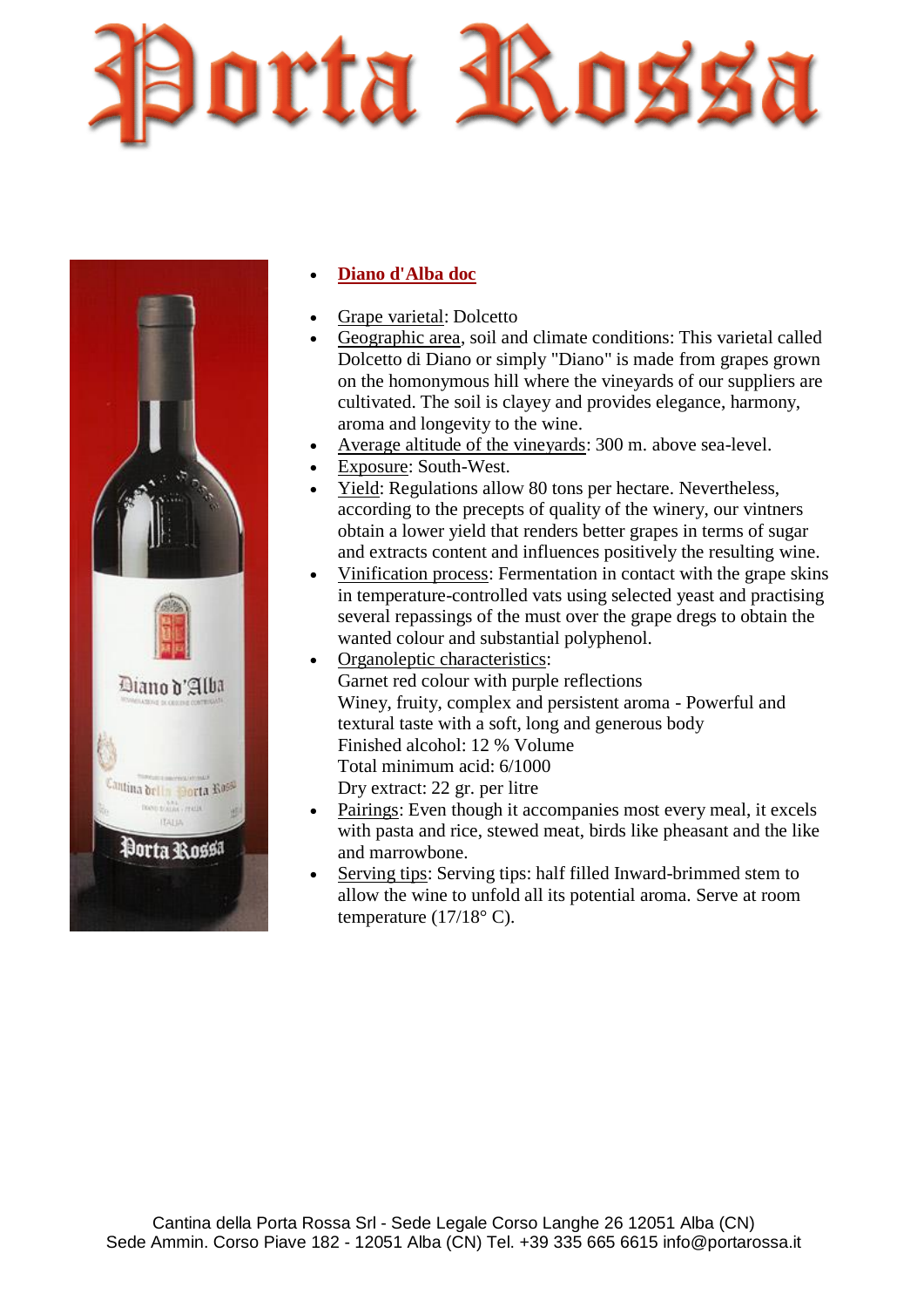Eorta Rossa



#### **Diano d'Alba Superiore doc "Sorì Piadvenza"**

In the Dolcetto territory outstands an elevation, a long mound that extends in the direction South-North overlooking Alba: this is the hill of the Dolcetto of Diano, the best of all the wines created from this grape varietal. Only the land in the district of Diano, subdivided in "Sari" can boast this denomination of origin. This is the birthplace of a wine with a good body and complex structure, that soothes its impetus by merely reaching harmony and balance with the passing time. In fact, this Dolcetto can resist age better than any other, defending boldly its intense ruby red colour, fruity aroma and sharp almond aftertaste that is its distinctive trait.

From the precious grapes grown in these elevations, Porta Rossa selects "Sori Piadvenza". The vinification in contact with the skins is traditional but the alcohol content and successive ageing in Slavonian oak barrels for a year confer complexity and softness to these wines, allowing them to bear the label "Superiore".

"Piadvenza" has a good texture and personality with a bouquet that recalls blackberry and raspberry. Gallant an the palate, it takes its vigour out of the extracts and has a long and persistent finish tasting of grapes and leaving a velvet mouthfeel and an almond aftertaste.

- Average altitude of the vineyards: 380 m. above sea-level.
- Exposure: South-West, very sunny all day through.
- Yield: Regulations allow 9 tons per hectare. Nevertheless, according to the precepts of quality of the winery, our vintners obtain a lower yeld that signifies better grapes and, hence, better final results.
- Finished alcohol: 12.5 % Volume
- Total minimum acid: 6/1000
- Dry extract: 22 gr. per litre
- Pairings: "Piadvenza" is suitable to accompany all the meat through, but it makes the best match for meat dishes from the italian and international cuisine, namely, roasted and stewed meats, pheasant and the like, liver dishes, snails, entrecote, paillard, and overcooked meat.
- Serving tips: Goblet thet narrows towards the brim with a long stem, half-filled to make the wine to release all its aroma. Serve at a temperature of 17 /18° C.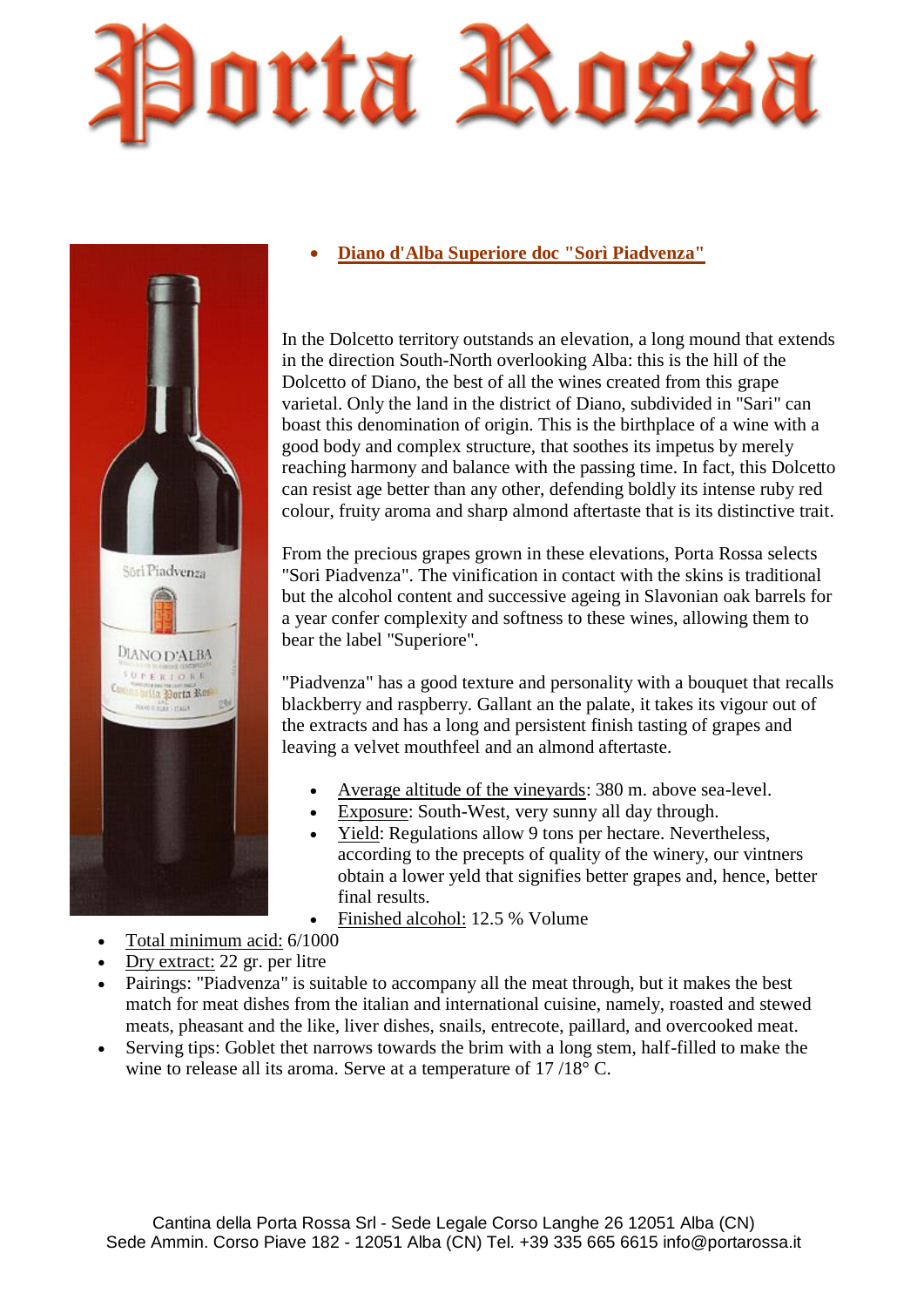



## **[Barbera d'Alba doc](http://www.langheweb.com/portarossa/vini/barbera.htm)**

- Grape varietal: 100% Barbera
- Geographic area, soil and climate conditions: This varietal grows in the hills to the left of the Tanaro river. There, in Santa Vittoria d'Alba, are the vineyards of our grapes suppliers. The Roero soil is composed of light-coloured, rather loose clay that provides harmony, aroma and readiness to the wine.
- Average altitude of the vineyards: 200 m. above sea-level.
- Exposure: South-West.
- Yield: Regulations allow 10 tons per hectare. Nevertheless, according to the precepts of quality of the winery, our vintners obtain a lower yield in order to allow the grapes more sugar content and extracts and, therefore, better final results.
- Vinification process: Fermentation in contact with the grape skins in temperature-controlled vats with the use of yeast and the practice of several repassings of the must over the grape dregs to obtain the wanted colour and substantial polyphenols.
- Organoleptic characteristics: Garnet red colour with brick red reflections as it comes of age. Winey, complex and persistent aroma Dry, generous and sappy taste that becomes full and harmonious with age. Finished alcohol: 12 % Volume Total minimum acid: 6/1000 Dry extract: 23 gr. per litre
- Pairings: It matches pasta and rice dishes. Also stewed and roasted meat.
- Serving tips: The "ballon" (a stem with a big bowl) is preferable when the wine is mature. Pour just half glass at room temperature (17/18° C) to allow the wine to unfold all its potential aroma.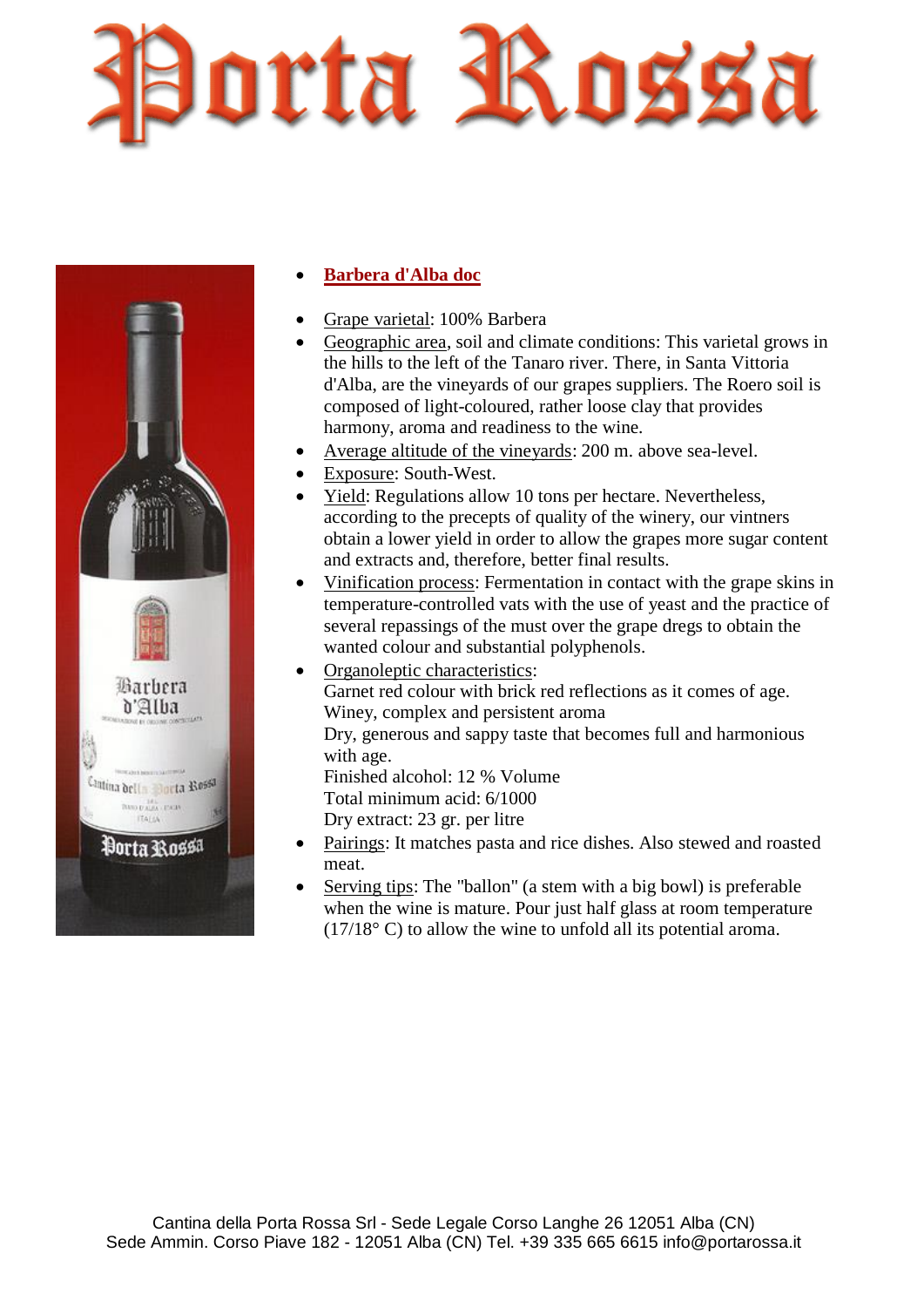



# **[Barbera d'Alba doc Barrique](http://www.langheweb.com/portarossa/vini/barberabarrique.htm)**

- Grape varietal: 100% Barbera
- Geographic area, soil and climate conditions: This varietal grows in the hills to the left of the Tanaro river. There, in Santa Vittoria d'Alba, are the vineyards of our grapes suppliers. The Roero soil is composed of light-coloured, rather loose clay that provides harmony, aroma and readiness to the wine.
- Average altitude of the vineyards: 200 m. above sea-level.
- Exposure: South-West.
- Yield: Regulations allow 10 tons per hectare. Nevertheless, according to the precepts of quality of the winery, our vintners obtain a lower yield in order to allow the grapes more sugar content and extracts and, therefore, better final results.
- Vinification process: Fermentation in contact with the grape skins in temperature-controlled vats using selected yeast and practising several repassings of the must over the grape dregs to obtain the wanted colour and a substantial polyphenol extraction. In particularly good vintages, the wine is racked into Limousin (France) "barriques" of medium toasting, where it evolves for six month. until complete maturation is obtained.
- Organoleptic characteristics: Garnet red colour with brick red reflections as it comes of age. Winey, complex and persistent aroma with exotic nuances. Dry, generous and very tasty with scents of spices and fruits. It becomes full and harmonious with age. Finished alcohol: 12 % Volume Total minimum acid: 6/1000 Dry extract: 23 gr. per litre
- Pairings: It matches stewed, roasted and braised meat. Meat macerated in wine and cooked in a spicy sauce, game cooked in a

wine sauce, etc.

 Serving tips: The "ballon" (a stem with a big bowl) is preferable when the wine is mature. Pour just half glass at room temperature (17/18° C) to allow the wine to unfold all its potential aroma.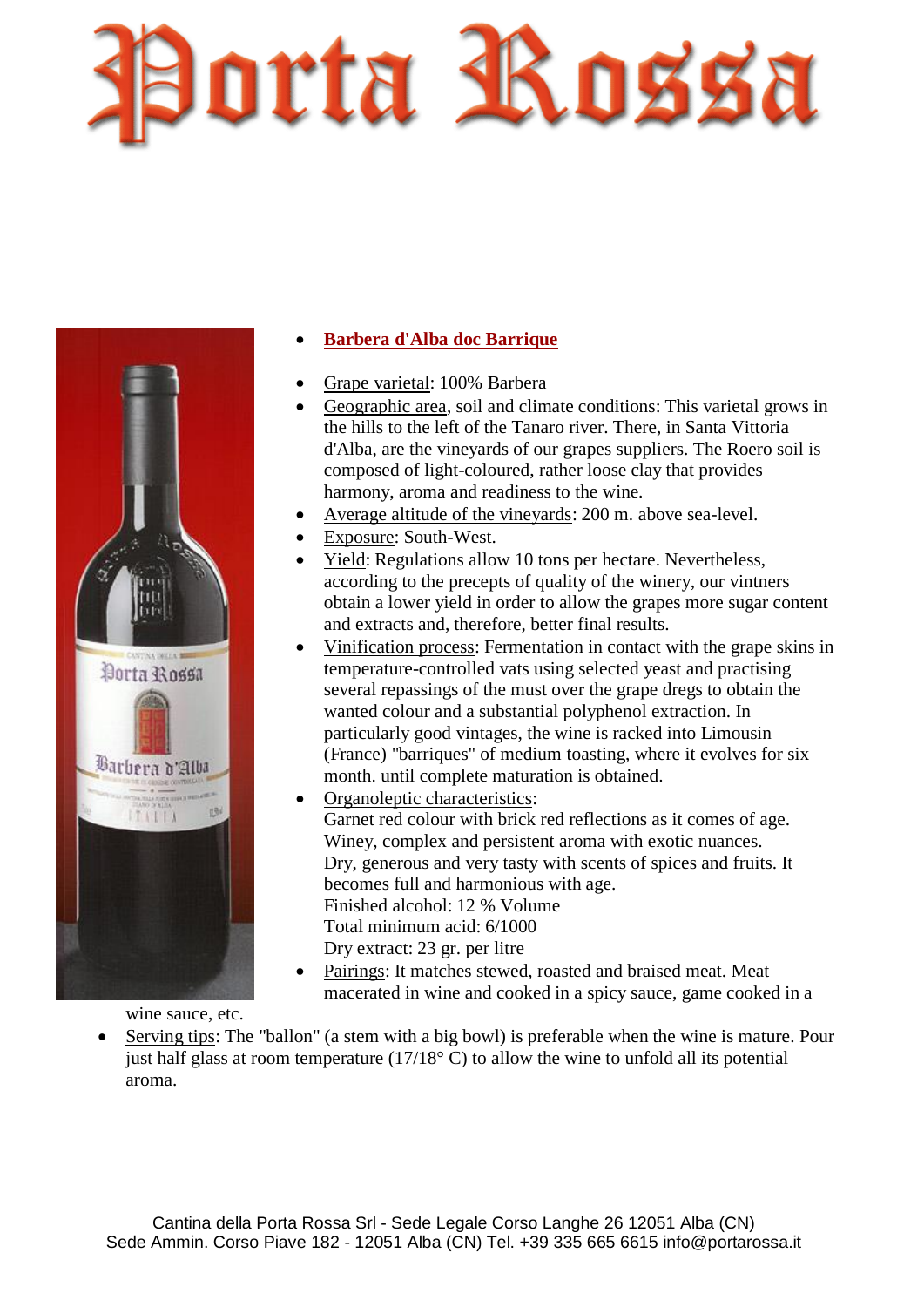



## **[Nebbiolo d'Alba doc](http://www.langheweb.com/portarossa/vini/nebbiolo.htm)**

- Grape varietal: Nebbiolo
- Geographic area, soil and climate conditions of the vineyards: This wine is made out of grapes grown by vintners whose estates are located in the hills of Santa Vittoria and Vezza, in the Roero zone. The soil is basically composed of light colour, rather loose clay that affords harmony, aroma and readiness to the wine.
- Average altitude of the vineyards: 150 m. above sea-level.
- Exposure: South-East.
- Yield: Regulations allow 8 tons per hectare. Our vintners obtain lower yields thanks to severe pruning and thinning out of the vines so as to improve on the final grape quality.
- Vinification process: Maceration in contact with the skins at contro11ed temperature with the use of selected yeast to favour the production of colour and polyphenolic substances through several repassings of the must. After racking, the new wine is put in Slavonian oak barrels, where it matures for about an year.
- Organoleptic characteristics: Garnet red colour with ruby red hues interspersed with orange reflections Unequivocal aroma with touches of liquorice Dry, fine and unconcealed flavour with an elegant and textural mouth feel Finished alcohol: 13 % Volume Total minimum acid: 6/1000 Dry extract: 20 gr. per litre • Pairings: stewed meat, fowl, broth and rise.
- Serving tips: Serve at room temperature  $(17/18^{\circ} \text{ C})$  in a stem with a wide bowl narrowing at the brim, half-fi11ed so as to capture all the wine's aroma.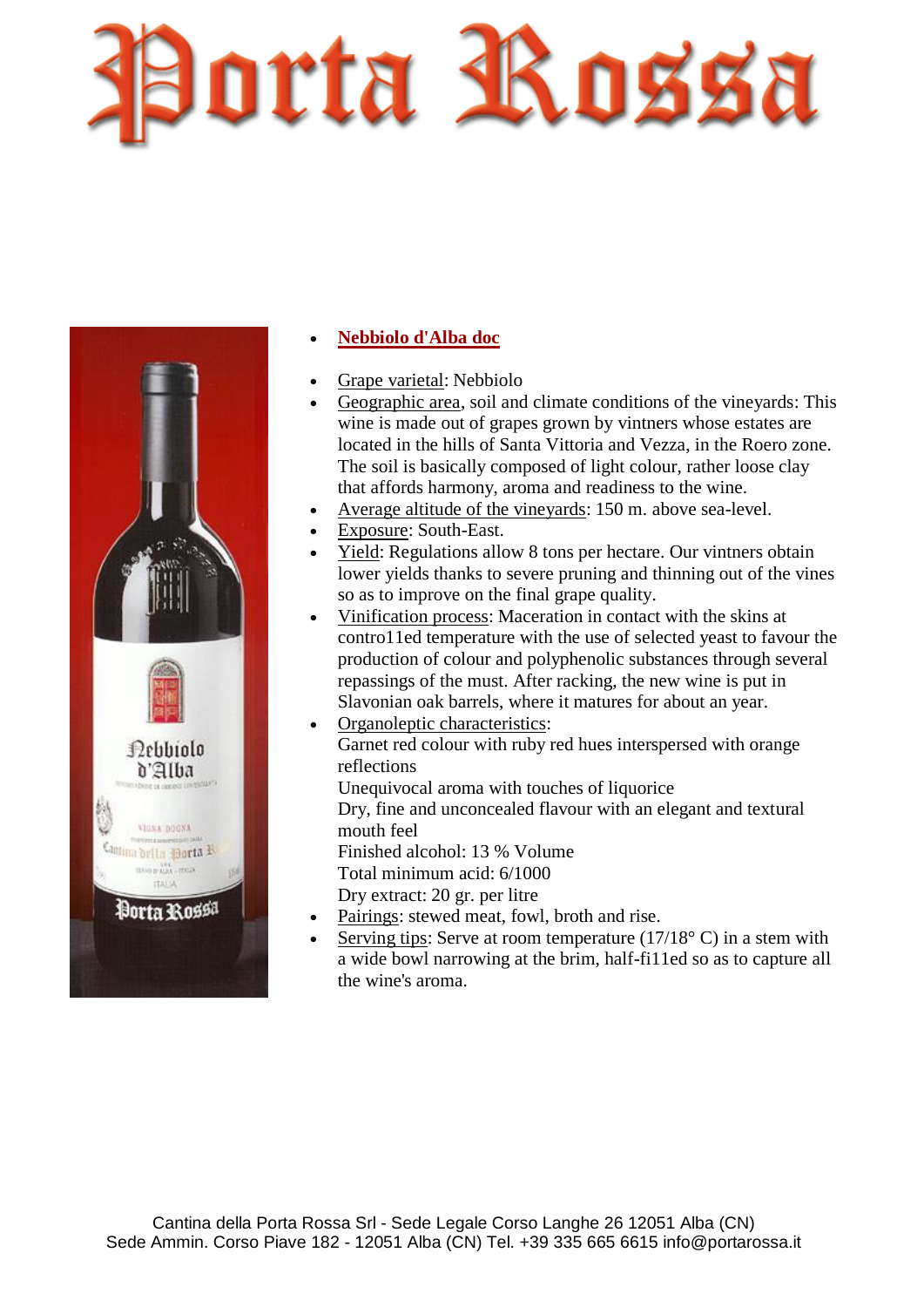Borta Rossa



#### **[Barolo docg](http://www.langheweb.com/portarossa/vini/barolo.htm)**

- Grape varietal: Nebbiolo, in its types: Lampia and Michet
- Geographic area, soil and climate conditions of the vineyards: Fruit of the most genuine historical interpretation, Barolo PORTA ROSSA is created from grapes grown in historical vineyards in the districts of Serralunga and Perno (locality of Monforte). The grey compact marl of the soil and the blue one with sand layers afford strength and structure to the wine and bring it into harmony combining elegance and bouquet. Bricco Ambrogio, a vineyard in Roddi, gives its name to the homonymous "cru" wine.
- Average altitude of the vineyards: 170 m. above sea-level.
- Exposure: South-West.
- Yield: Regulations allow 8 tons per hectare. Nevertheless, we ask our vintners for a lower yield. They practice severe pruning to improve on the final quality.
- Vinification process: A ten-day fermentation of the must in contact with the husks takes place in controlled temperature vats. The acquisition of colour results from several repassings of must over the grape dregs. Then, the new wine is racked and put into Slavonian oak barrels where it evolves and ages under strict control for at least two years.
- Organoleptic characteristics: Brilliant ruby red colour tending to orange with age Ethereal and complex aroma, rather fruity and evolving into spicy tones Full and dry taste. Elegant and continuous in the mouth, with a strong and aristocratic personality Finished alcohol: 13.5 % Volume Total minimum acid: 5/1000 Dry extract: 23 gr. per litre
- Pairings: roasted and braised meat as from the exceptional Italian or international cuisine. Also, excellent with game. Besides, Barolo pays tribute to moments of friendship and entertainment, accompanying meditation and spiritual concentration.
- Serving tips: A half-filledstem called "ballon". The particular shape of this glass allows good oxygenation to the wine and consequent release of its aroma. Better if put in a decanter and served at room temperature (17/18°C).